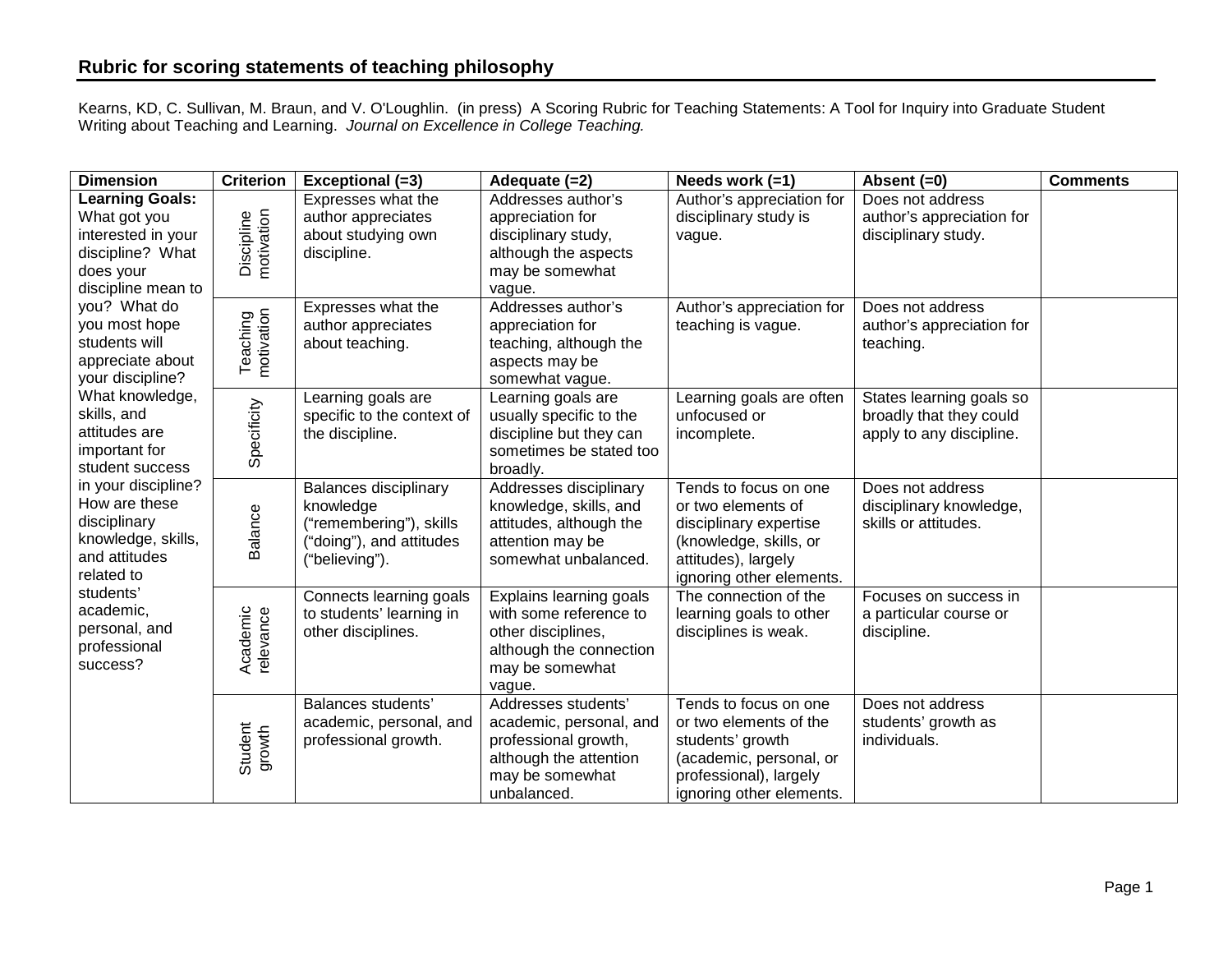| <b>Dimension</b>                                                                                                                                                                                                                                                                                                                                                                                                                                                                                                                                                                                                                                                                                                                           | <b>Criterion</b>      | Exceptional (=3)                                                                                                                                                          | Adequate (=2)                                                                                                                                                                                     | Needs work (=1)                                                                                                          | Absent $(=0)$                                                                                        | <b>Comments</b> |
|--------------------------------------------------------------------------------------------------------------------------------------------------------------------------------------------------------------------------------------------------------------------------------------------------------------------------------------------------------------------------------------------------------------------------------------------------------------------------------------------------------------------------------------------------------------------------------------------------------------------------------------------------------------------------------------------------------------------------------------------|-----------------------|---------------------------------------------------------------------------------------------------------------------------------------------------------------------------|---------------------------------------------------------------------------------------------------------------------------------------------------------------------------------------------------|--------------------------------------------------------------------------------------------------------------------------|------------------------------------------------------------------------------------------------------|-----------------|
| <b>Teaching</b><br><b>Methods:</b><br>What do you see<br>as the relationship<br>between the<br>student and the<br>teacher? What do<br>you see are the<br>respective<br>responsibilities of<br>the student and<br>the teacher? How<br>are these<br>relationships and<br>responsibilities<br>reflected in your<br>teaching<br>methods? How<br>do these methods<br>contribute to your<br>learning goals for<br>students? Why<br>are these<br>teaching methods<br>appropriate for<br>use in your<br>discipline? How<br>are your teaching<br>methods attentive<br>to student<br>expectations and<br>needs? How do<br>your personal<br>characteristics<br>and values impact<br>your choice and<br>implementation of<br>your teaching<br>methods? | Specificity           | Incorporates<br>descriptions of specific<br>learning activities (e.g.,<br>lectures, discussions,<br>group work).                                                          | Incorporates<br>descriptions of specific<br>learning activities,<br>although more details or<br>activities may be<br>needed.                                                                      | Descriptions of learning<br>activities are usually<br>stated too broadly or<br>generally.                                | Does not specifically<br>describe any learning<br>activities.                                        |                 |
|                                                                                                                                                                                                                                                                                                                                                                                                                                                                                                                                                                                                                                                                                                                                            | Integration           | Connects learning<br>activities to disciplinary,<br>academic, personal,<br>and professional<br>learning goals.                                                            | Usually connects<br>learning activities to<br>learning goals, although<br>the connection is<br>sometimes not well<br>developed.                                                                   | Articulation of learning<br>activities is often basic<br>and unreflective, with<br>few connections to<br>learning goals. | Does not connect<br>learning activities to<br>learning goals.                                        |                 |
|                                                                                                                                                                                                                                                                                                                                                                                                                                                                                                                                                                                                                                                                                                                                            | Variety               | Descriptions of learning<br>activities represent<br>different learning goals<br>and different<br>environments.                                                            | Descriptions of learning<br>activities represent<br>different learning goals<br>and different<br>environments, although<br>examples may be<br>similar in learning goal<br>or environment applied. | Examples of learning<br>activities are generally<br>similar in learning goal<br>or environment applied.                  | Provides no variety in<br>learning activities.                                                       |                 |
|                                                                                                                                                                                                                                                                                                                                                                                                                                                                                                                                                                                                                                                                                                                                            | Diversity             | Connects learning<br>activities to diverse<br>student needs and<br>expectations.                                                                                          | <b>Usually connects</b><br>learning activities to<br>diverse student needs,<br>although the connection<br>is sometimes not well<br>developed.                                                     | The connection<br>between learning<br>activities and diverse<br>student needs is weak<br>or vague.                       | Does not relate learning<br>activities to diverse<br>student needs.                                  |                 |
|                                                                                                                                                                                                                                                                                                                                                                                                                                                                                                                                                                                                                                                                                                                                            | Interpersonal         | Connects learning<br>activities to desired<br>instructor/student<br>relationship.                                                                                         | Usually connects<br>learning activities to<br>desired<br>instructor/student<br>relationship, although<br>the connection is<br>sometimes not well<br>developed.                                    | The connection<br>between learning<br>activities and desired<br>instructor/student<br>relationship is weak or<br>vague.  | Does not relate learning<br>activities to desired<br>instructor/student<br>relationship.             |                 |
|                                                                                                                                                                                                                                                                                                                                                                                                                                                                                                                                                                                                                                                                                                                                            | Scholarly<br>teaching | Incorporates references<br>to specific disciplinary<br>and pedagogical<br>resources (e.g., texts,<br>research, people,<br>experiences) to support<br>learning activities. | Incorporates references<br>to specific disciplinary<br>and pedagogical<br>resources, although<br>examples may be<br>somewhat limited or<br>sometimes too general.                                 | References to<br>disciplinary and<br>pedagogical resources<br>are usually stated too<br>broadly or generally.            | Does not identify<br>disciplinary and<br>pedagogical resources<br>to support learning<br>activities. |                 |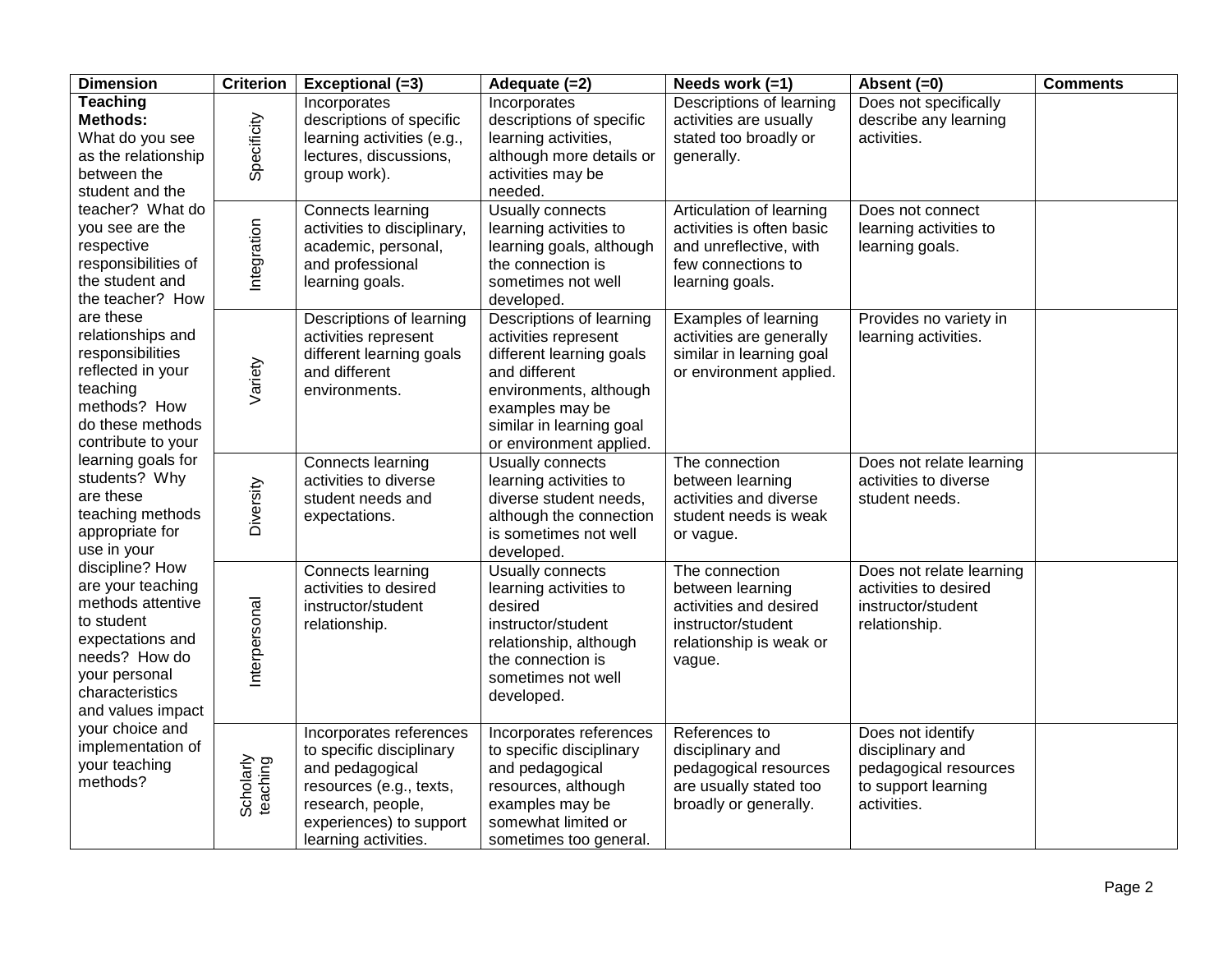| <b>Dimension</b>                                                                                                                                                                                                                                                                                                                                  | <b>Criterion</b>     | Exceptional (=3)                                                                                                                                                                | Adequate (=2)                                                                                                                                                                     | Needs work (=1)                                                                                                   | Absent $(=0)$                                                                        | <b>Comments</b> |
|---------------------------------------------------------------------------------------------------------------------------------------------------------------------------------------------------------------------------------------------------------------------------------------------------------------------------------------------------|----------------------|---------------------------------------------------------------------------------------------------------------------------------------------------------------------------------|-----------------------------------------------------------------------------------------------------------------------------------------------------------------------------------|-------------------------------------------------------------------------------------------------------------------|--------------------------------------------------------------------------------------|-----------------|
| <b>Assessment of</b><br>student learning:<br>How do you know<br>your learning<br>goals are being<br>achieved using<br>your teaching<br>methods? What<br>sorts of learning<br>assessment tools<br>do you use (e.g.<br>tests, papers,<br>portfolios,<br>journals) and<br>why? What do<br>the learning<br>assessments say<br>about your<br>teaching? | Specificity          | Incorporates<br>descriptions of specific<br>formal and informal<br>assignments (e.g.,<br>tests, papers,<br>portfolios).                                                         | Incorporates<br>descriptions of specific<br>assignments, although<br>more details or<br>assignments may be<br>needed.                                                             | Descriptions of<br>assignments are usually<br>stated too broadly or<br>generally.                                 | Does not specifically<br>describe any<br>assignments.                                |                 |
|                                                                                                                                                                                                                                                                                                                                                   | Integration          | Connects assignments<br>to disciplinary,<br>academic, personal,<br>and professional<br>learning goals.                                                                          | Usually connects<br>assignments to learning<br>goals, although the<br>connection may be not<br>well developed.                                                                    | Descriptions of<br>assignments are often<br>basic and unreflective,<br>with few connections to<br>learning goals. | Does not connect<br>assignments to learning<br>goals.                                |                 |
|                                                                                                                                                                                                                                                                                                                                                   | Variety              | Descriptions of formal<br>and informal<br>assignments (e.g.,<br>tests, papers, portfolios,<br>journals) represent<br>different learning goals<br>and different<br>environments. | Descriptions of<br>assignments represent<br>different learning goals<br>and different<br>environments, although<br>examples may be<br>similar in learning goal<br>or environment. | Examples of<br>assignments are<br>generally similar in<br>learning goal or<br>environment.                        | Provides no variety in<br>learning assessments.                                      |                 |
|                                                                                                                                                                                                                                                                                                                                                   | Interpersonal        | Connects design of<br>assignments to diverse<br>student needs and<br>expectations.                                                                                              | Usually connects design<br>of assignments to<br>diverse student needs,<br>although the connection<br>may be not well<br>developed.                                                | Rarely connects design<br>of assignments to<br>diverse student needs<br>or the connection is<br>weak or vague.    | Does not relate design<br>of assignments to<br>diverse student needs.                |                 |
|                                                                                                                                                                                                                                                                                                                                                   | Learning<br>outcomes | Incorporates<br>descriptions of specific<br>assignment outcomes<br>(e.g., exam grades,<br>example projects).                                                                    | Incorporates<br>descriptions of specific<br>assignment outcomes,<br>although more details or<br>outcomes may be<br>needed.                                                        | Descriptions of<br>assignment outcomes<br>are usually stated too<br>broadly or generally.                         | Does not present<br>outcomes of<br>assignments.                                      |                 |
|                                                                                                                                                                                                                                                                                                                                                   | Outcomes<br>analysis | Assesses<br>accomplishment of<br>learning goals using<br>assignment outcomes;<br>analysis is well-<br>developed and<br>reflective.                                              | Assesses<br>accomplishment of<br>learning goals using<br>assignment outcomes,<br>although the analysis<br>may be not well<br>developed.                                           | Assessment of learning<br>goals using assignment<br>outcomes is often basic<br>and unreflective.                  | Does not assess<br>accomplishment of<br>learning goals using<br>assignment outcomes. |                 |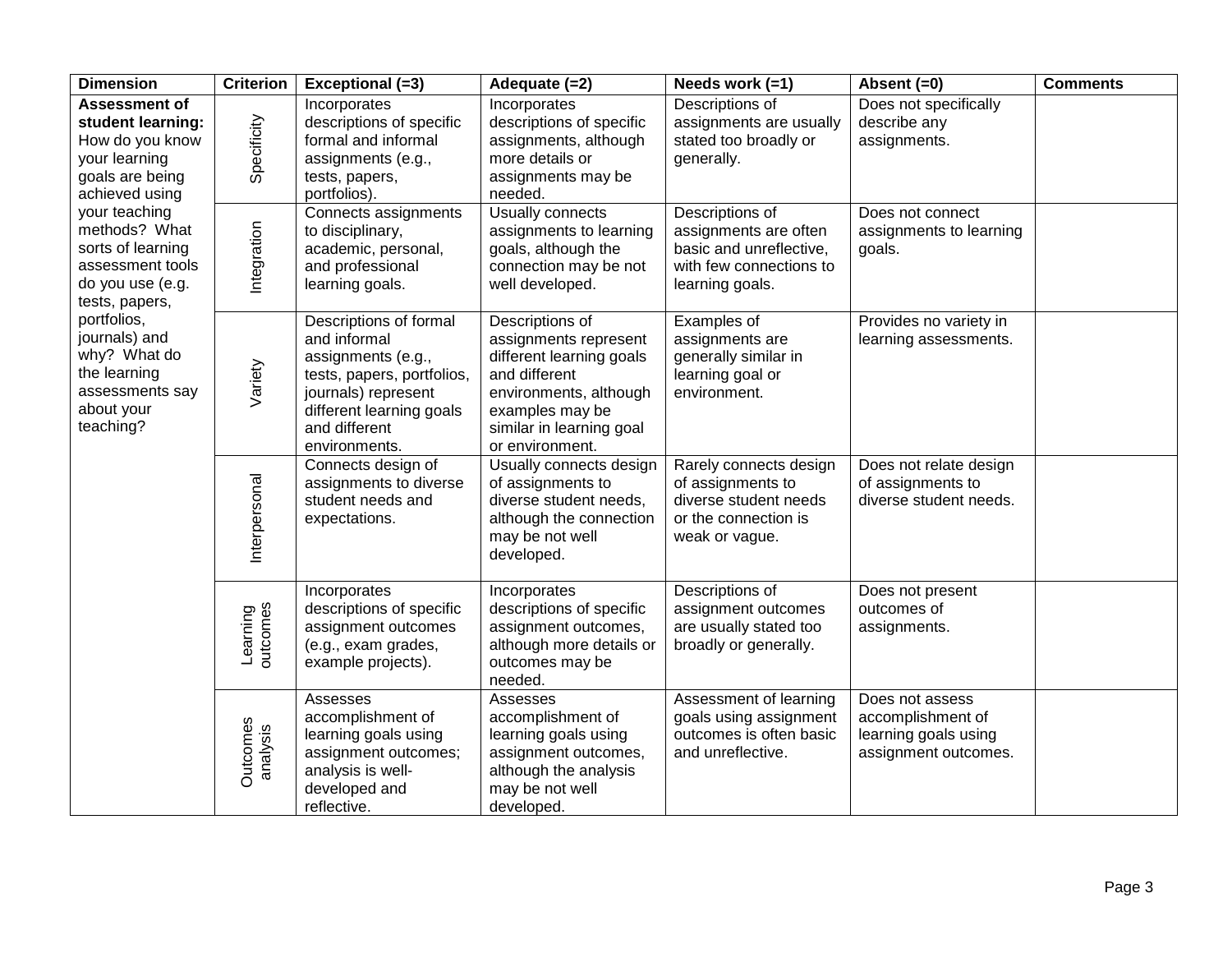| <b>Dimension</b>                                                                                                                                                                                                                                                                                                                                   | <b>Criterion</b>           | Exceptional (=3)                                                                                                                                                                                                        | Adequate (=2)                                                                                                                                                                                        | Needs work (=1)                                                                                                                                        | Absent $(=0)$                                                                                             | <b>Comments</b> |
|----------------------------------------------------------------------------------------------------------------------------------------------------------------------------------------------------------------------------------------------------------------------------------------------------------------------------------------------------|----------------------------|-------------------------------------------------------------------------------------------------------------------------------------------------------------------------------------------------------------------------|------------------------------------------------------------------------------------------------------------------------------------------------------------------------------------------------------|--------------------------------------------------------------------------------------------------------------------------------------------------------|-----------------------------------------------------------------------------------------------------------|-----------------|
| Assessment of<br>teaching:<br>What teaching<br>assessments do<br>you use? What<br>do these teaching<br>assessments say<br>about your<br>teaching? What<br>are your<br>strengths as a<br>teacher? How<br>will you improve<br>students'<br>achievement of<br>these learning<br>goals? What<br>aspects of your<br>teaching are you<br>working on now? | Specificity                | Incorporates specific<br>teaching evaluation<br>data from student, peer,<br>supervisor comments<br>and student ratings.                                                                                                 | Incorporates specific<br>teaching evaluation<br>data, although more<br>details or examples may<br>be needed.                                                                                         | Descriptions of teaching<br>evaluation data are<br>often stated too broadly<br>or generally.                                                           | No teaching evaluation<br>data are specifically<br>described.                                             |                 |
|                                                                                                                                                                                                                                                                                                                                                    | Variety                    | Incorporates multiple<br>forms of teaching<br>evaluation data<br>(quantitative, qualitative;<br>student, peer,<br>supervisor).                                                                                          | Forms of teaching<br>evaluation data<br>presented are<br>somewhat limited or<br>unbalanced.                                                                                                          | Forms of teaching<br>evaluation data are<br>significantly limited or<br>unbalanced.                                                                    | Provides no variety in<br>teaching evaluation<br>data.                                                    |                 |
|                                                                                                                                                                                                                                                                                                                                                    | Analysis                   | Assesses<br>accomplishment of<br>teaching and learning<br>goals (e.g.,<br>student/teacher<br>relationship, student<br>learning) using teaching<br>evaluation data;<br>analysis is well-<br>developed and<br>reflective. | Assesses<br>accomplishment of<br>teaching and learning<br>goals using teaching<br>evaluation data,<br>although the analysis<br>may be not well<br>developed.                                         | Assessment of teaching<br>and learning goals<br>using teaching<br>evaluation data is often<br>basic and unreflective.                                  | Does not assess<br>accomplishment of<br>teaching and learning<br>goals using teaching<br>evaluation data. |                 |
|                                                                                                                                                                                                                                                                                                                                                    | Teaching<br>development    | Identifies a specific<br>teaching aspect for<br>development (e.g.,<br>incorporating<br>technology, improving<br>discussion leadership).                                                                                 | Identifies a teaching<br>aspect for development,<br>although the aspect<br>may be stated<br>somewhat vaguely or<br>generally.                                                                        | Teaching aspect for<br>development is stated<br>too broadly or generally.                                                                              | Does not identify a<br>teaching aspect for<br>development.                                                |                 |
|                                                                                                                                                                                                                                                                                                                                                    | Development<br>integration | Connects teaching<br>development plan to<br>teaching and learning<br>goals.                                                                                                                                             | Connects teaching<br>development plan to<br>teaching and learning<br>goals, although the<br>connection may be not<br>well developed.                                                                 | Description of teaching<br>development plan is<br>often basic and<br>unreflective, with few<br>connections to teaching<br>and learning goals.          | Does not relate<br>teaching development<br>plan to teaching and<br>learning goals.                        |                 |
|                                                                                                                                                                                                                                                                                                                                                    | Scholarly<br>teaching      | Incorporates references<br>to specific disciplinary<br>and pedagogical<br>resources (e.g., texts,<br>research, people,<br>experiences) to support<br>teaching development.                                              | Incorporates references<br>to specific disciplinary<br>and pedagogical<br>resources to support<br>teaching development,<br>although examples may<br>be somewhat limited or<br>sometimes too general. | References to<br>disciplinary and<br>pedagogical resources<br>to support teaching<br>development are limited<br>or stated too broadly or<br>generally. | Does not identify<br>disciplinary and<br>pedagogical resources<br>to support teaching<br>development.     |                 |